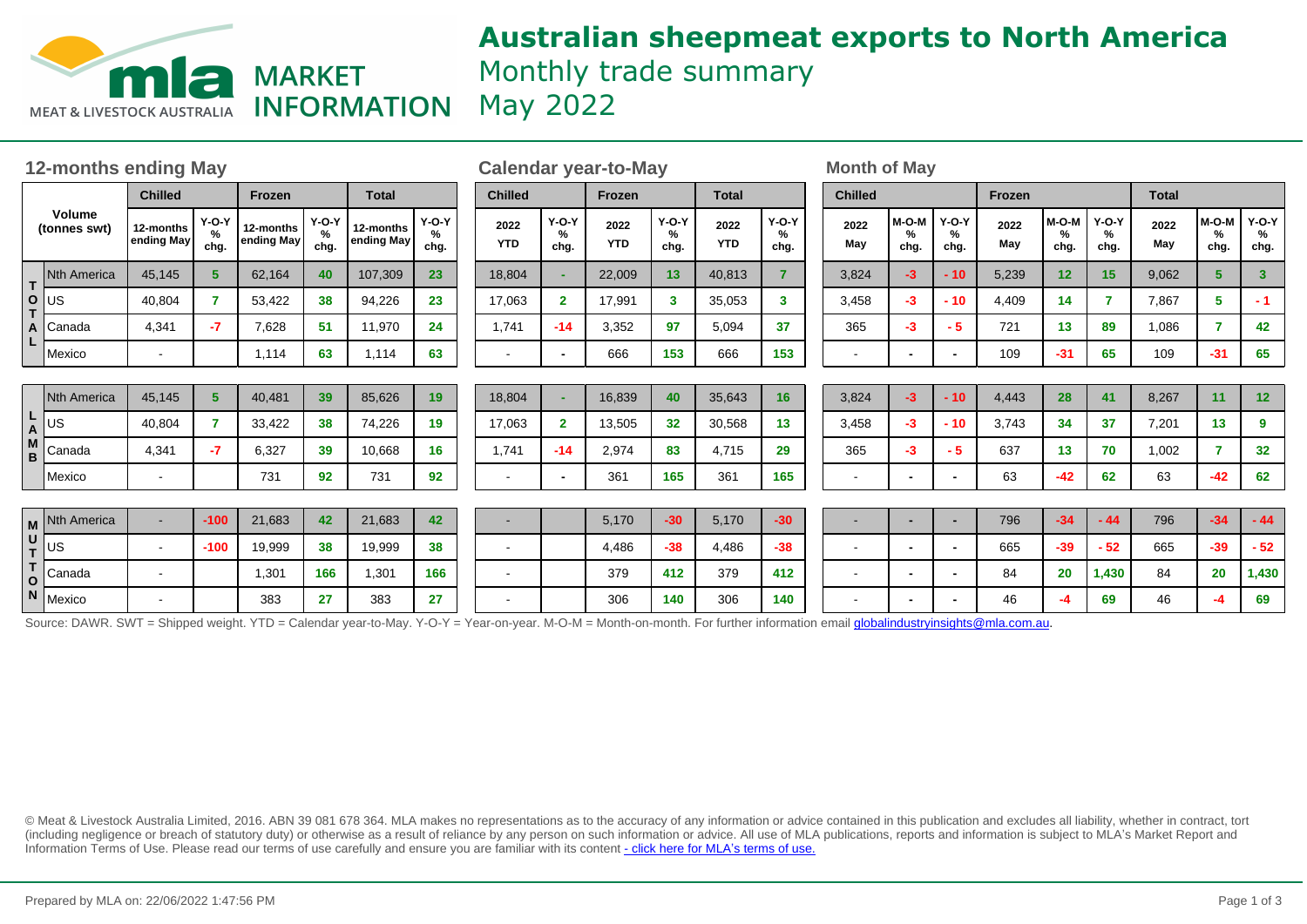

## **Australian sheepmeat exports to North America** Monthly trade summary May 2022



 $0.8$ **AUD/USD**  $0.7$  $0.6$ May 2019 Oct 2019 May 2020 Oct 2020 May 2021 Oct 2021 **Jul 2019** Jan 2020 **Jul 2020** Jan 2021 **Jul 2021** Jan 2022

**AUD/USD**

Source: DAWR, Prepared by MLA



Source: DAWR, Prepared by MLA

Source: xe.com, Prepared by MLA

### **Monthly lamb exports to North America Monthly mutton exports to North America**



Source: DAWR, Prepared by MLA